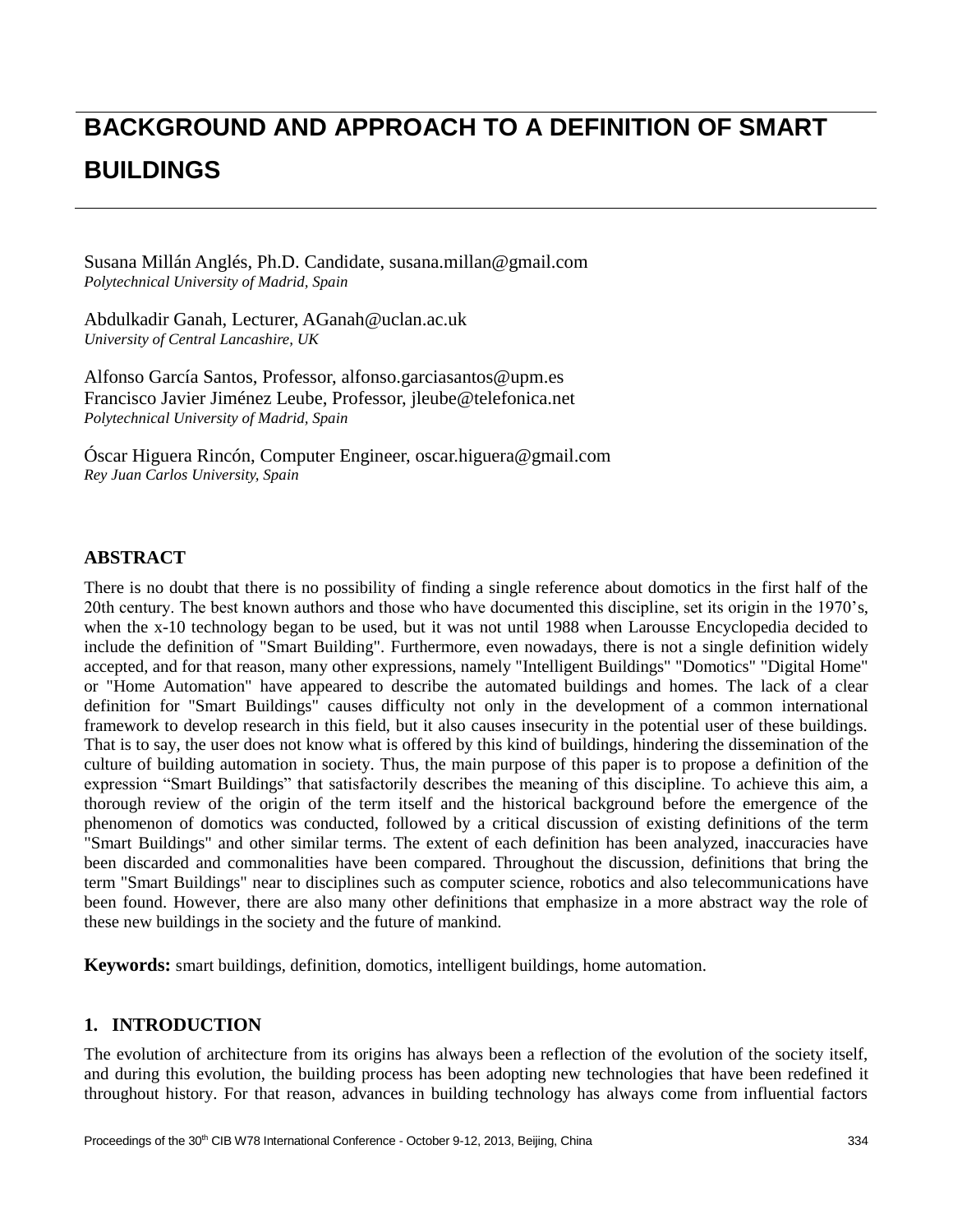such as materials, sociological changes, execution times, legislative or regulatory changes, new responsibilities of the agents involved , etc. Today, it rarely a human being can conceive a building without cold water, hot water or electricity, but not always a buildings has included such common and current amenities. Thomas Edison made the first light bulb on October 21th of 1879 (Kurzweil and Schneider 1990), and prior to this date, artificial light was not even a factor to be taken into account in the design of buildings. However, for about 40 years, the building process is in the position to catch up with technology that, until now, were beyond its own nature. A kind of technology with a rate of evolution clearly different from the usual in the building process.

These new technologies shape the domotics, which have led to the emergence of the so-called "Smart Buildings". However, domotics is nowadays a 30-year-old discipline that has not yet defined itself. Nowadays there are very different definitions for the term "Smart Building" thus a critical discussion of the available definitions of this and other terms related to home automation to propose a satisfactory definition of the term that may help in understanding the discipline.

Clarifying the meaning of these terms is important for several reasons. It has been documented that the ambiguity in the meaning of these terms and services offered by Smart Buildings creates confusion between what the user expects from these buildings and what the user finally obtains (Flórez 2004), so that the logical consequence is often the rejection of the society to these new automated services. For that reason, a clear definition could contribute to the architecture, engineering and construction industry by making the home automation services offered in the market more understandable by the customer. Furthermore, proposing a satisfactory definition of the discipline, will help in setting and limiting the scope of the research in this field.

## **2. METHODOLOGY**

In the process of selecting a suitable research method, several considerations specific to the problem associated with data collection for this study were considered. As the research started by documenting the evolution of Smart Building, document analysis was used (Bowen 2009). This document analysis and content analysis has been chosen because this a method that can be used with either qualitative or quantitative data and it is normally represented as three main phases: preparation, organizing and reporting. According to that and in this particular case, the research has been developed as follows:

- Prior to the development of research work, the previous stages of the domestic automation have been studied to understand the qualitative change that led to the recognition of domotics as an independent discipline.
- After understanding the origin of the domotics discipline, the first definitions that have been documented historically have been analyzed.
- Through the evolution of the concept, the use of the expression "Smart Building" has been documented and it has been compared with similar expressions from different countries.
- Other analogous terms with different connotations that have appeared, which often lead to confusion with the term "Smart Buildings", also have been also analyzed and compared.
- Finally, a satisfactory definition of the term that avoids ambiguity and sets the scope of the discipline has been proposed.

After developing these phases of analysis and documentation, the next and final step will be to proceed to formulate the conclusions of the study

## **3. THE BACKGROUND OF THE DISCIPLINE**

Virtually, all of the literature sets the origin of home automation around the 1970s, with the first applications of technology X-10 (Huidobro y Millán 2004). However, there are no references about the previous history of the discipline or about the previous steps that man gave, up to date, to better understand the origin of home automation as a concept.

After a preliminary analysis of the documented work, could be conclude that there was no automation as such until the second half of the twentieth century when isolated automatisms were designed more or less for a domestic purpose and whose use and degree of integration in the architecture was not even taken into account. As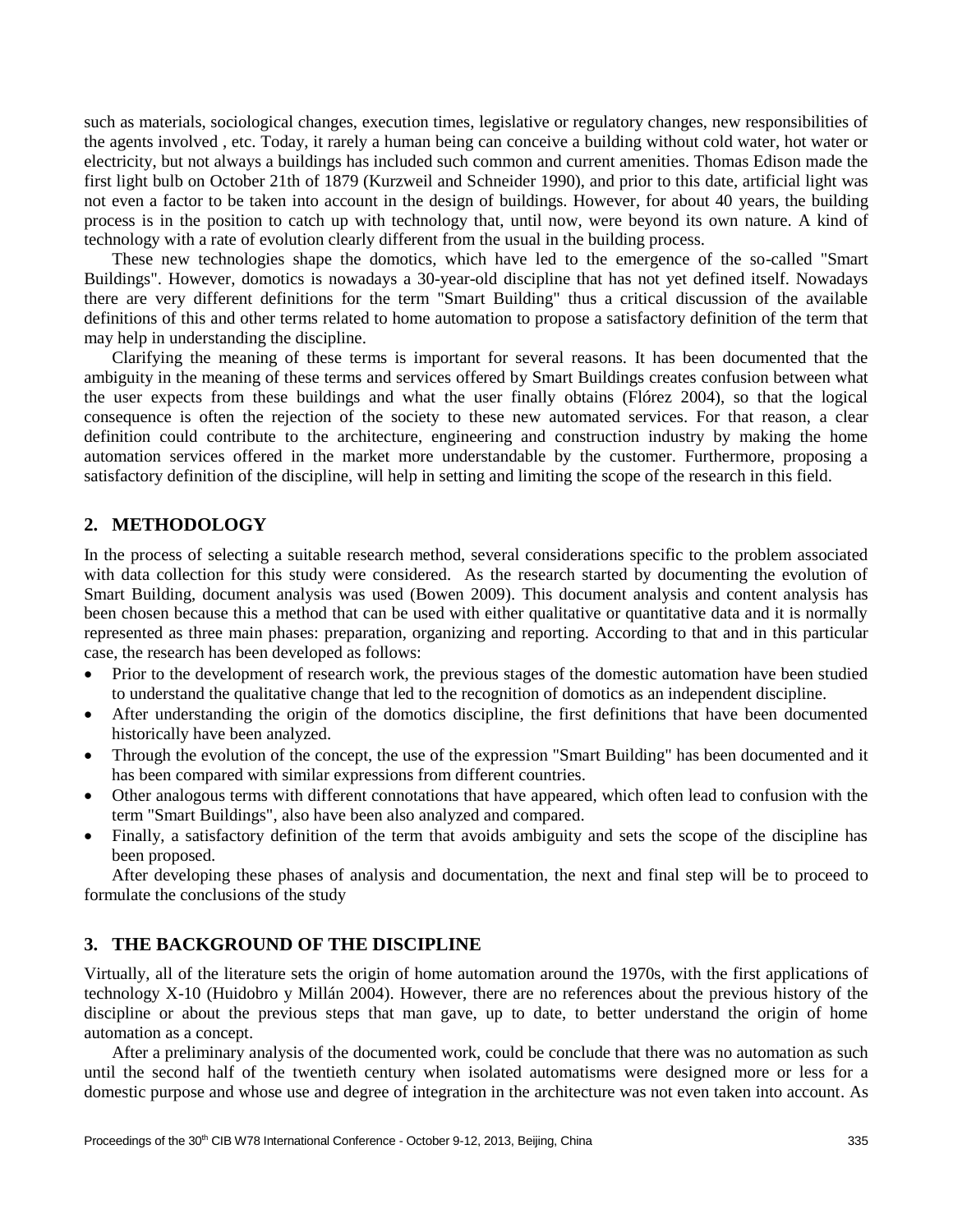it is going to be shown, in almost any definition of the term "Domotics" or "Smart Buildings" that we can find today, the term "Automation" is included. This is because the automation seeks to automate eminently domestic tasks or to eminently automate domestic tasks or the management, control and supervision of the facilities of a building. We can therefore assume that the immediate antecedent of "Domotics" is the "Automatics".

**Definition 1:** Automatic: (of a device or a process) working by itself with little or no direct human control (Oxford Dictionary 2013).

**Definition 2:** Automatics: Science dealing with a process to replace the human operator by mechanical or electronic devices (R.A.E.2013).

From these and other definitions, in turn, we can infer that the "Automatics", as science, is the result of the evolution process of the "Mechanics". As the "Mechanics" solves the need of muscle motor for a job or a task while the "Automatics" resolves or simplifies the need for decision-making on that task. At this point, we can establish that home automation is the result of a process that follows the sequence of the figure 1:

Mechanics Automatics Domotics

Figure 1: Home automation process

Based on this sequence, we can now begin to establish the background of the term, and to do so, we must go back to antiquity to find the first devices that were able to perform daily tasks, usually repetitive tasks, that commonly had been made by man. The first automata that appear in the story are isolated mechanical devices that were able to develop a fixed program but not to use the notion of feedback. These early devices were not really very useful, the first mechanisms were devised only for the purpose of the owner's entertainment. Therefore, the first examples of these automata are recorded in ancient Ethiopia in 1500 BC., when Amenhotep built a statue of Memon, the king of Ethiopia, which could make sounds when sun's rays illuminated the dawn. King-your Tse, in China, in 500. BC. invented a wooden flying magpie and a wooden horse that was able to jump. After that, between 400 and 397 BC., Archytar of Taranto constructed a wooden pigeon suspended from a pivot, which rotated with a jet of water or steam, simulating the flight. Archytar is also the inventor of the screw and the pulley. In the year 206. BC., the treasure of Chin Shih Hueng Ti was found, an orchestra consisting of mechanical dolls.



Figure 2: On the left, The first steam device by Hero of Alexandria. On the right Illustration of Cock of Strasbourg (Timerime 2013)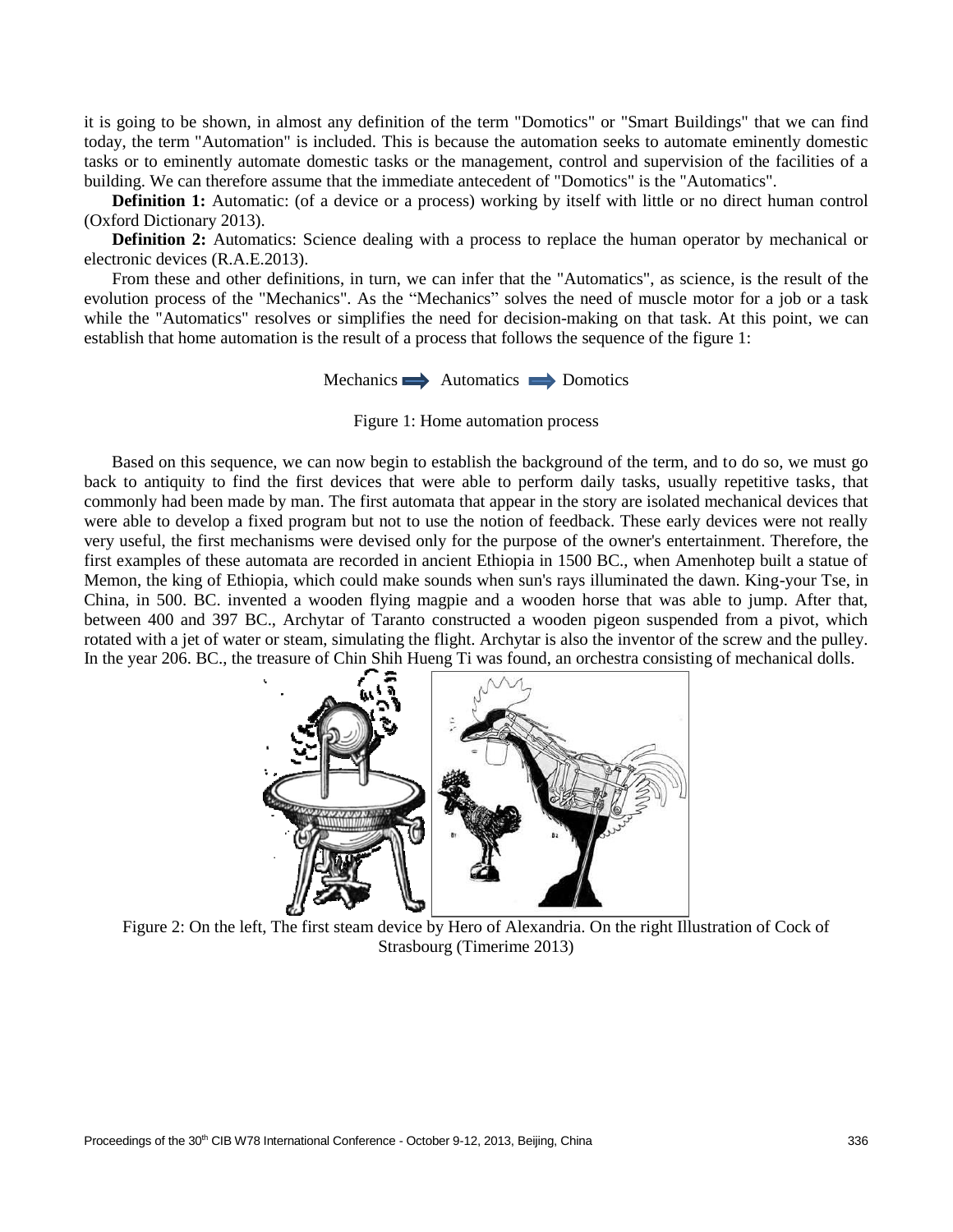

Figure 3: Endless Engine, Villard de Honnecourt (Honnecourt 2001)

Three centuries later, in the first architectural written treaty "The Ten Books on Architecture" (Polión 1995) by the Roman Pollio Vitruvius, we find a description the machines that helped in the construction of buildings, although the drawings associated with that text are not retained. In the 1st century, figures like Hero of Alexandria highlighted (Peláez 2005), who is said deployed a pre-modern attitude of mechanics. He was the author of numerous treatises of mechanics, such as "The Pneumatic", where he studied hydraulics, and "Automata" which was the first book about the history of robotics.

Following the pace of the milestones that mark the evolution of automation in history, and entering in the Middle Ages, there are some detailed references about other automata as the iron man of Albertus Magnus (1204- 1282) or the talking head of Roger Bacon (1214-1294) followed by the so-called "Cock of Strasbourg", which was in operation between 1352-1789 and whose peculiarity is the fact of being the oldest automaton preserved to date and an original part of Strasbourg Cathedral (Figure 2).

The watchmakers are the great inventors of robots between the 17th and 18th centuries, they developed automata mostly with human or animal anatomy. After that, in the late 17th and early 19th century, with the influence of the Industrial Revolution, technological advances and inventions changed its objective, focusing on solving mechanical processes of the industry. During this period, industry and transport are the objectives of this stage and there is a loss of interest in everyday domestic problems at home (Freeman 201). For this reason, although the influence of the industrial revolution in domestic architecture was very important, it was not from the point of view of the home automation, but rather from the point of view of manufacturing processes and the inclusion of new materials to the construction process (Benévolo 1999). Put another way, the history of architecture was worried about covering needs of first magnitude in residential buildings, basic needs of health and safety, which would amount to the first two stages of needs in Maslow pyramid.

In 1792 William Murdock invented gas lighting to illuminate the streets of London until 1802, but it is needed to wait until 1821 till the father of electricity, Michael Farraday, builds the first two electrically powered engines. Half a century after, in 1879, Thomas Edison made the first light bulb probably becoming the first man to introduce a new constructive conditioning in buildings design. In the twentieth century the history of technological advances in the so-called "intelligent machines" is divided into two branches, the history of the isolated devices and the history of advances in artificial intelligence and computer skills and telecommunications. In this sense, we are interested in focusing on isolated devices because they are the ones that reflect the man's will to delegate their daily activities in new appliances.

Still in the 13th century, Villard de Honnecourt writes his book and sketches in which, among many sections drawings of mechanical devices, it can be found for example his attempt to the "Endless Engine" (Figure 3). A hypothetical machine that would be able to continue running forever after an initial impulse, without additional external power, its existence would violate the first and second laws of thermodynamics. Historians who have documented the ancestral automatisms of modern robotics usually highlight, in the fifteenth century, the figure of Leonardo Da Vinci with his famous "Mechanic Lion" built by order of Louis XII of France. However, from the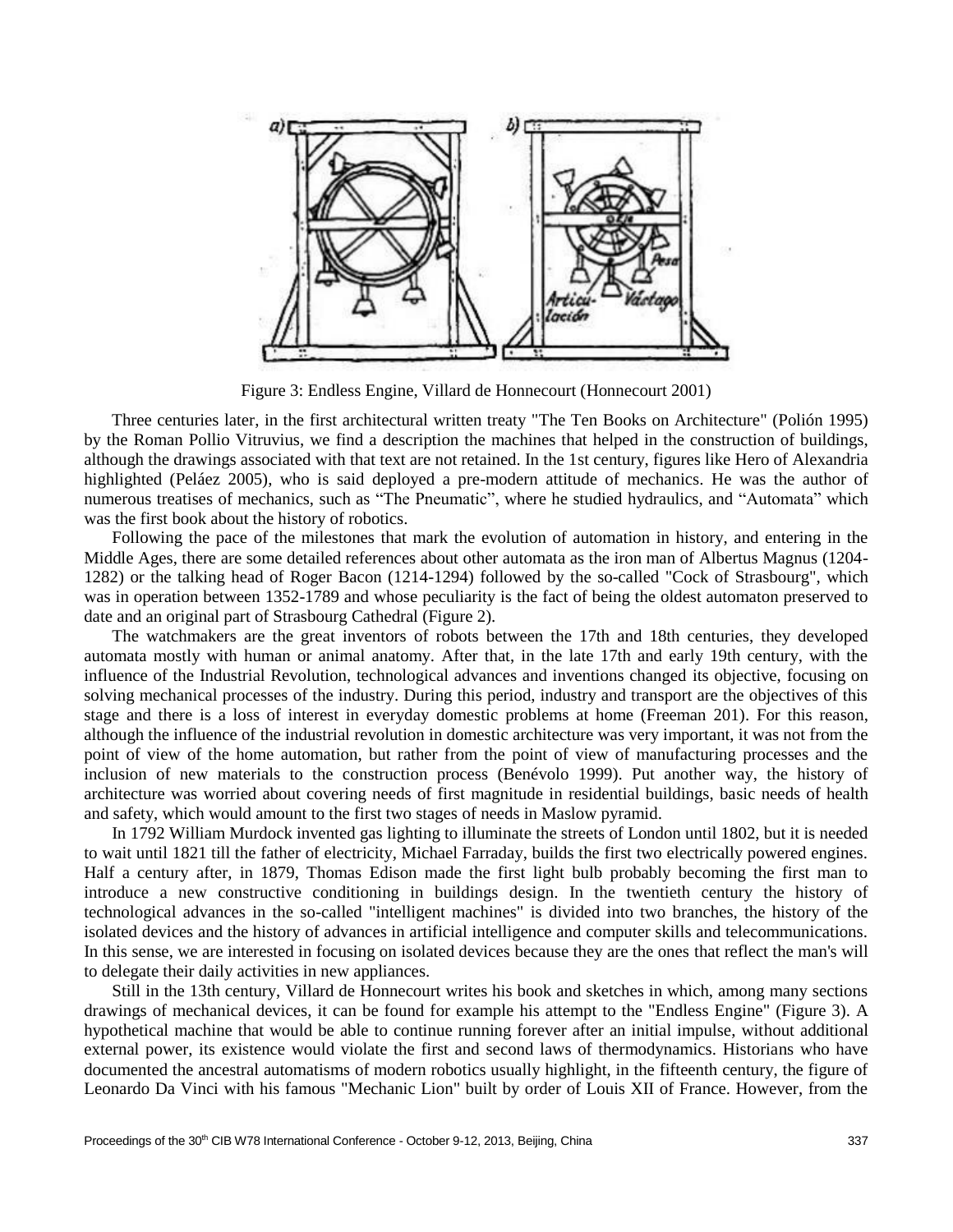point of view of home automation, Leonardo Da Vinci is important because he was the first person to document artifacts and inventions oriented to perform a domestic work (Figure 4).

Electricity drives industrial automation systems, but above all, drives home automation. Once electricity can be supplied to homes, man is more interested in inventing machines that can make his life easier. Therefore, the era of the "cooling machines" begins. From the first cooling machine of William Cullen in 1784, it is not until 1927 that we can find the first domestic refrigerators (although the first electric refrigerator dates from 1913) and almost immediately, in the 1930s, Willis Haviland Carrier invented the residential air conditioning systems.



Figure 4: Garlic Grinder by Leonardo Da Vinci (Ignoria 2009)

Then, in the 1970s, "automation" enters architecture with a very different attitude and the term "domotics" began to be used but, what was the qualitative change? Why now? The answer is in the relationship between architecture and new technologies. It is in the 1970s when man sees the possibility of integrate the automation in the construction itself. The milestone that marks this change is the introduction of the X-10 technology in the building process. This technology defines a communication protocol between electronic devices that uses low voltage electrical installation existing in dwellings to connect these devices. Therefore, we can also say that home automation arises when man gets rid of the artifacts and decides to automate directly the environment in which he lives, the architecture, through the inclusion and integration of information networks, computers, electronics and mechanisms.

#### **4. THE ORIGIN AND DEFINITION OF THE TERM "DOMOTICS"**

 **Definition 3:** Electrical appliances give way to the real domotique: a home transformed by the use of hardware components, microprocessor equipment for connection to personal computers, teletext and the electronic directory, multifunction phones, VCRs and video disc players, hi-fi systems, watches and calculators all terminals and household robots that beyond the traditional functions can handle all types of operations, like as energy costs for heating or cooking (Humbert 1982) ( Author's translation).

Some references Although there are references that explain that the first appearance of the term is due to the French professor of the Rennes University, Marc Humbert, as usual in the field of new technological terms, French dictionaries are the first to propose, of an official way, the first definition for the term "domotique".

**Definition 4:** Domotique: is the concept of housing that integrates all security automation, energy management, communications, etc (Larousse 1988) (Author's translation).

**Definition 5:** Domotique: It is the application of computing to housing. It comprises a set of security systems and regulation of domestic tasks in order to facilitate everyday operations and functions. (Nouveau Dictionaire 1989) (Author's translation)

The first definition is rather general and unrealistic for the date. However, it is the first attempt to provide us with a definition to the term and reflects the desire to automate the most services offered. The second definition proposes the computing science as the generator of the new discipline which is, in contrast to the above definition, rather partial and incomplete. A group of French organizations: The FIEE, The FNB, The IFB, The FNEE, and EDF proposes, in 1988, the following definition.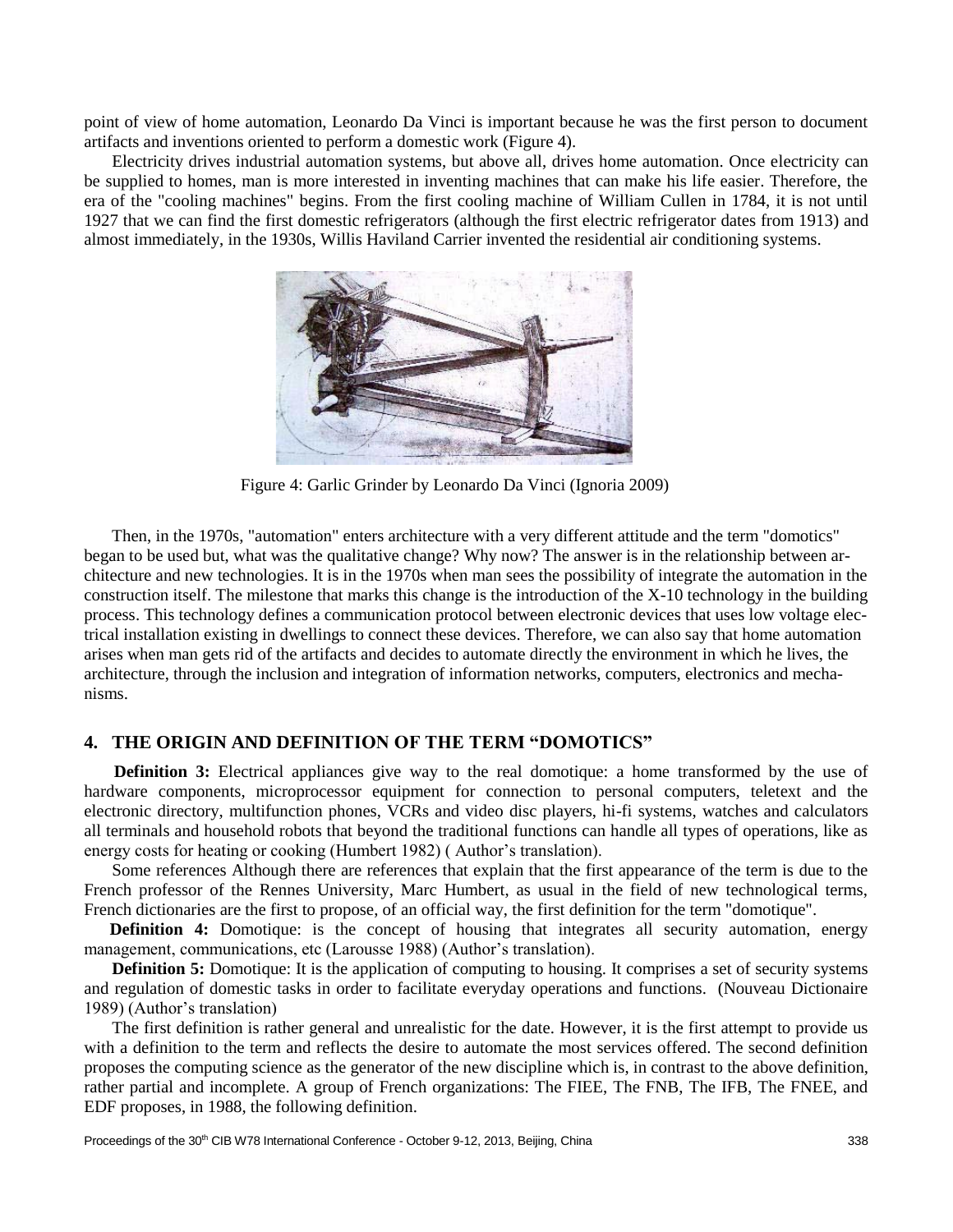**Definition 6:** Set of services in the habitat provided by the systems that perform various functions, which can be connected together and with external communication networks ... These functions include, in particular, energy conservation and management of technology, information and communication, control, comfort and security (FIEE,FNB,IFB,FNEE and EDF 1988 ) (Author's translation).

This last definition is almost coeval with the first definition proposed by Larousse. However, it is much more concrete and introduces a very important concept, the concept of "service". It also refers to communication networks that give unity to the overall system of home automation. Philippe Dard, technician at CSTB (Centre Scientifique et Technique du Bâtiment) proposes another definition, much deeper in the social aspects.

**Definition 7:** Domotics is a social and technical process that uses new technologies in the habitat. This process renews questions about the nature of the habitat and the mission of the agents involved (Dard 1990).

In this last definition is interesting the nature of "process" that is given to the concept, it does not bound the technologies that are involved and recognizes the role of society and therefore the user in defining the objectives of the same.

**Definition 8:** Domotics is the science that studies the application of computing and communications to the home, in order to get a smart-home. The aim of domotics is, for example, to automate the management of lights, heating, etc.., depending on external conditions, getting significant energy savings (Mastermagazine 2013).

If we consider science as "systematic knowledge, developed through observations, arguments and evidence methodically organized" is not clear that Domotics can fit in the definition of science, it is rather a discipline that studies the set of systems that are capable of automate a building. A clear agreement about the etymology of the word domotics can neither be found and is often explained as  $(domus = house) + informatics = domotics$ , or as  $domus + robotics =$ domotics, or domus + tica (automatics in Greek) = domotics.

This need to constantly redefine the term domotics shows that there is no consensus among agents, companies and associations linked to this activity. But besides these disparate definitions of the same term, today we have to deal with other similar terms. Sometimes these terms can be used interchangeably with the term domotics and they can proceed, for example, of translations of terms in other countries. Other times, however, these are terms coined to differentiate the term domotics to intentionally express different connotations, services or aims.

#### **5. EVOLVING CONCEPT, "SMART BUILDINGS"**

However, and despite what has been presented, automation applied to buildings is called "domotique" in France or "domótica" in Spain, but in international contexts, it is more common the English term "home automation" (Cerdá 2009) or the American expression "smart building/house" (see Table 1). It is known that, almost simultaneously to the birth of the term "Home Automation" in France in 1982, in 1981 was used for the first time in EEUU the term "Intelligent Building" by UTBS Cosporation (United Technology Building Systems Corporation) (So, A.T., A.C. Wong, and K. Wong1999) and "Smart Building" was a term promoted in the 1980s by a group of construction companies (NAHB) and is generally interchangeable with the term "home automation". However, as stated by M. A. Florez de la Colina, when these two last expressions are compared, it is generally considered that "automated house" is a pre-development stage of "smart house". That is to say, the second term implies an additional degree of "intelligence" that mainly refers to a centralized control of information from various automated services.

**Definition 9:** The basic idea of home automation is to employ sensors and control systems to monitor a dwelling, and accordingly adjust the various mechanisms that provide heat, ventilation, lighting, and other services. By more closely tuning the dwelling's mechanical systems to the dweller's needs, the automated "intelligent" home can provide a safer, more comfortable, and more economical dwelling. … The "smart house" technology is one realization of home automation ideals using a specific set of technologies. In Smart House technology, the dwelling is wired with a single multiconductor cable that includes electric power wires, communications cables for and video, and other conductors that connect appliances and lamps with electronic devices that control the supply and switching of power telephone (Gross 1998).

According Wigginton and Harris (2002) there are about 30 different definitions of intelligence related to buildings. Early definitions focused primarily on the intention of introducing new technologies at dwellings without suggesting any interaction of the system with the user. The most recent definitions, are adding to the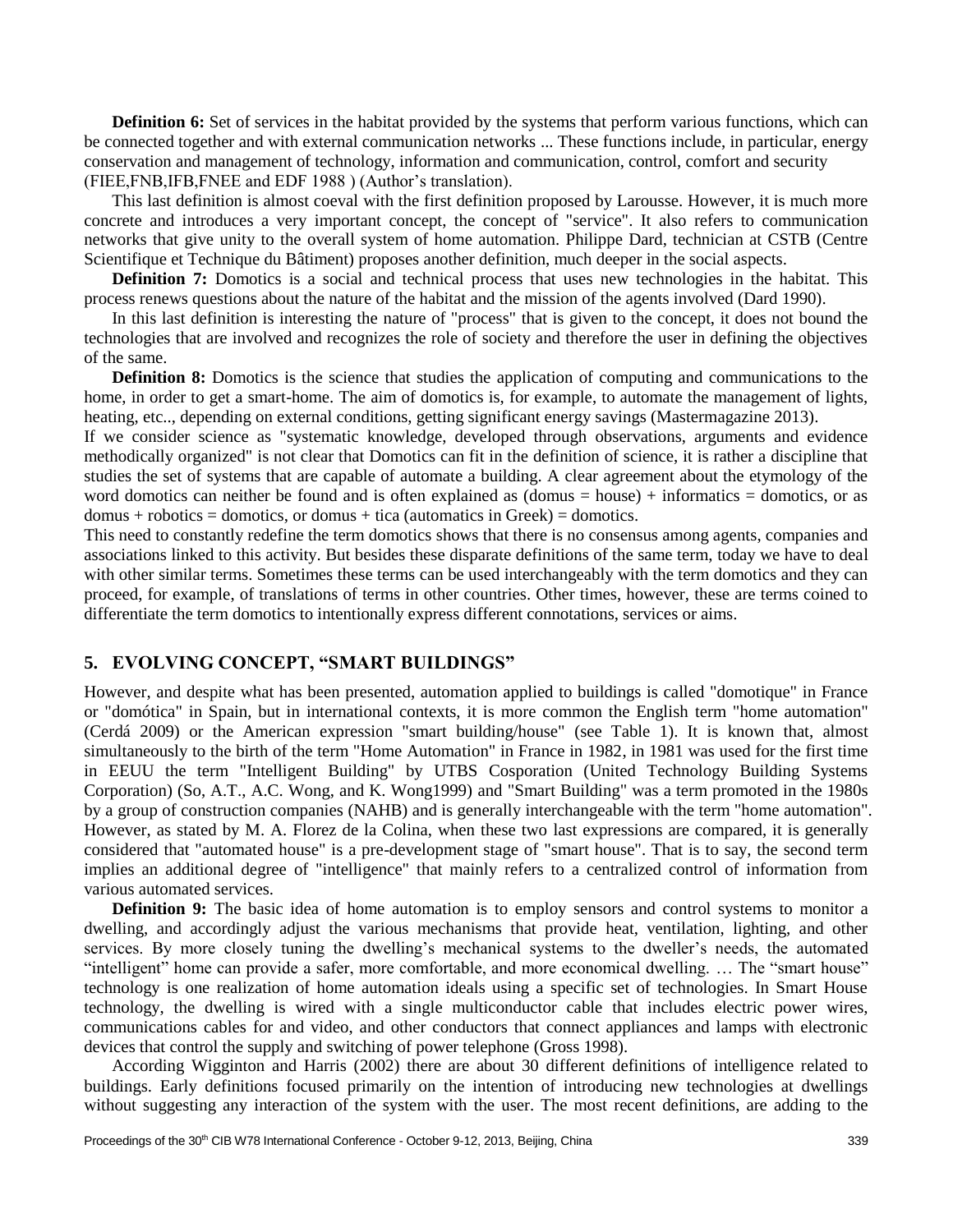system the ability to "learn" and the ability to self-adjust to the environment and to the user (Derek and Clements-Croome 1997).

**Definition 10:** An Intelligent Building must also be able to respond to individual, organisational and environmental requirement and to cope with changes. It is also believed that a truly Intelligent Building should also be able to learn and adjust its performance from its occupancy and the environment (Yang and Peng 2001).

It seems therefore, that indeed the aim of the terms "domotique" and "smart building" are very similar and, although today they are often explained using different connotations, they are both terms that have tried to evolve since they began to be used to encompass new developments, technologies and disciplines that each day are included in the field of automated building design. That is to say, both terms have evolved to encompass control, management, learning ability of the system ... etc.

| France                                                                                                                                                                                                                                                                                                                                                                                                                                                                                                                            | UK                                                                                                                                                                                                                                                                                 | Others                                                                                                                                                                                                                                                                                                            | Asia                                                                                                                                                                                                                                                                                                                                                                                                                                                                                                                                                                                                           |
|-----------------------------------------------------------------------------------------------------------------------------------------------------------------------------------------------------------------------------------------------------------------------------------------------------------------------------------------------------------------------------------------------------------------------------------------------------------------------------------------------------------------------------------|------------------------------------------------------------------------------------------------------------------------------------------------------------------------------------------------------------------------------------------------------------------------------------|-------------------------------------------------------------------------------------------------------------------------------------------------------------------------------------------------------------------------------------------------------------------------------------------------------------------|----------------------------------------------------------------------------------------------------------------------------------------------------------------------------------------------------------------------------------------------------------------------------------------------------------------------------------------------------------------------------------------------------------------------------------------------------------------------------------------------------------------------------------------------------------------------------------------------------------------|
| (Humbert 1982)<br>Larousse 1988)<br>(FIEE et al. 1988)<br>(Nouveau Dictionaire 1989)<br>Dard 1990)                                                                                                                                                                                                                                                                                                                                                                                                                                | (Derek, T. and J. Clements-<br>Croome 1997)<br>(Yang and Peng 2001)<br>(Wigginton and Harris 2002)                                                                                                                                                                                 | (Dootingh 1990, ESPRIT<br>PROJECT)<br>Instituto Cerdá. (1990)<br>(2004)<br>Huidobro, J.M. and R.J.<br>Millán. (2004)                                                                                                                                                                                              | (So, A.T.et al. 1999)<br>(Wong, J. et al. 2005)<br>(Yiu, C. and Y. Yau 2006)                                                                                                                                                                                                                                                                                                                                                                                                                                                                                                                                   |
| Domotique (Domotics)                                                                                                                                                                                                                                                                                                                                                                                                                                                                                                              | Home Automation<br>Intelligent Buildings<br><b>Smart Buildings</b>                                                                                                                                                                                                                 | Domótica (Domotics)<br>Hogar Digital (Digital Home)<br>Inteligencia Anbiental<br>(Intelligent Ambient)<br>Hogar Digital Conectado"<br>(connected digital home")                                                                                                                                                   | <b>Intelligent Building</b><br>Intelligent Home                                                                                                                                                                                                                                                                                                                                                                                                                                                                                                                                                                |
| Use of hardware components<br>Connection to personal<br>computers<br>Integrates all security<br>automation, energy<br>management, communications,<br>etc<br>Application of computing to<br>housing<br>Set of services in the habitat<br>provided by the systems<br>Connected together and with<br>external communication<br>networks<br>Functions included: energy<br>conservation and management<br>of technology, information and<br>communication, control,<br>comfort and security<br>It is a social and technical<br>process | Intelligence applied to the<br>building<br>System able to respond to<br>individual, organisational<br>and environmental<br>changes<br>One of the main goals is to<br>achieve efficicent<br>mangement of resources<br>with minimum life-time<br>costs of hardware and<br>facilities | technology<br>Convergence of services:<br>entertainment,<br>communications and the<br>house<br>A structure of independent<br>networks<br>System that includes the<br>Internet connection<br>Emphasizes on centralized<br>control<br>Also emphasizes on the<br>elements that provide the<br>media access (wiring). | Focused on user needs and<br>the requirements of the user<br>It should privide advanced<br>automatic control systems<br>to monitor services<br>It should have good<br>networking infraestructure<br>It should provide adequate<br>tele-communication<br>facilities<br>Automatic functions:<br>communication automation,<br>office automation and<br>building management<br>automation<br>Rationalisation of building<br>administration to provide<br>more attentive<br>administrative services with<br>lower cost<br>Enviromental friendly<br>Space utilisation and<br>flexibility<br>Image of high technology |
|                                                                                                                                                                                                                                                                                                                                                                                                                                                                                                                                   | control systems to monitor<br>systems, building services<br>and building management.                                                                                                                                                                                               | Europe                                                                                                                                                                                                                                                                                                            | Flórez de la Colina, M.A.<br>Home Systems<br>Emphasis is on information<br>requirement and to cope with digital management of the                                                                                                                                                                                                                                                                                                                                                                                                                                                                              |

Table 1. Comparative table of attempts to establish a definition related to Building/Home Automation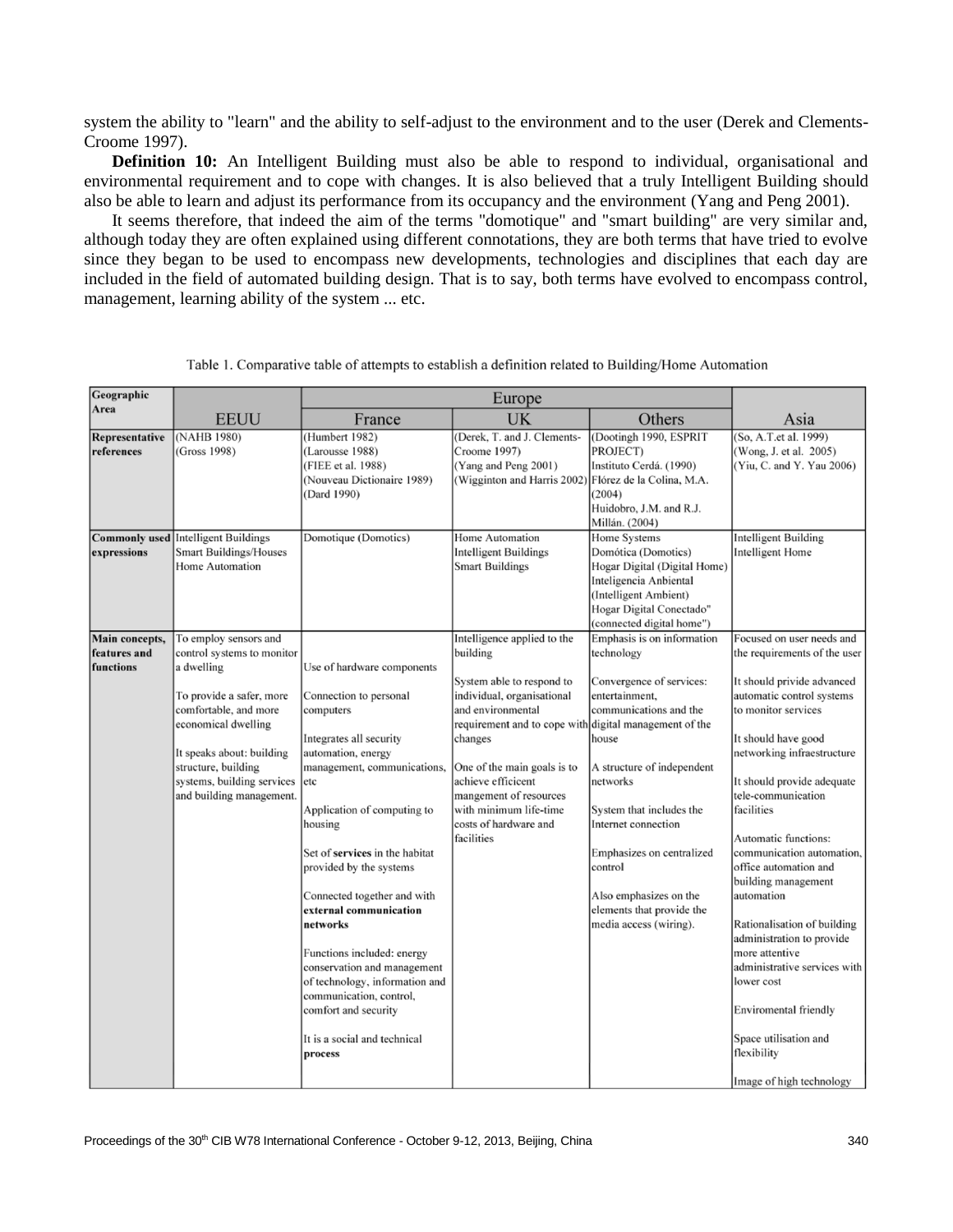Furthermore, these expressions internationally accepted coexist with others with similar nature such as: house of the future, connected home, ambient intelligence or domestic systems. This last one derives from the term "Home Systems", which appeared during the ESPRIT research program in 1990 (Dootingh 1990) and emphasizes on centralized control, but also on the elements that provide the media access (wiring).

## **6. RELATED CONCEPTS**

Additionally of what has been presented, we must also know the existence of complementary terminology that is the result of the trade and other business initiatives. Within this complementary terminology, the expression "Digital Home" can be found. This term was defined, powered and used by Telefónica and ASIMELEC, both Spanish companies, and it emerged with a clearly differentiating and commercial will.

According to Telefónica, the Digital Home is the realization of the idea of convergence of services, entertainment, communications and the digital management of the house, infrastructure and equipment (Home Networking).The structure of the digital home is often described as a structure of independent networks in which one of the networks can be called "Home Automation Network." Even though, it is not clear the necessity of the distinction between networks, all devices could be mounted on a single network to manage a scalable and modifiable system. Telefónica also often uses the term "connected digital home", which is not very coherent, because in the definition of digital home the Internet connection of the building is implicit.

Another term used is "Connected Home" sponsored by Plan AVANZ@ for convergence with Europe's Information Society of the Ministry of Industry, Trade and Tourism in Spain. What this plan aims is to encourage and facilitate the recruitment of the internet connection of households, so the background does not define any type or level of smart building.

The truth is that the use of the latter two terms (Digital Home and Connected Home), seems to respond more to the need to ensure that a home automation system includes the Internet connection. Needless to say that a home automation system that includes the internet connection is much more efficient and can offer more possibilities, although the truth is that this Internet connection is not a necessary condition for a home automation installation.

It is also very enlightening when, analyzing existing definitions related to automation in buildings, a comparison between countries or continents is made (Table 1). Through this comparison it can be detected that, not only each geographical area prefer to use certain terms over others, through the proposed definitions the emphasis on various aspects of automation can also be detected.

**Definition 11** An Intelligent Building is designed and constructed based on an appropriate selection of quality environment modules to meet the user's requirements by mapping with the appropriate building facilities to achieve long-term building value(So *et al.* 1999).

#### **7. APPROACH TO A SATISFACTORY DEFINITION**

The proliferation of these new words that describe aspects about Smart Buildings completely or partially, far from helping to define different concepts, is making more difficult to understand what the home automation really is or what its limits are. There a lot of confusion about it today and the truth is that currently these terms are used indiscriminately on Internet, further hindering the understanding in the field of action of home automation. For this reason, it was considered appropriate for this research to propose a definition of the term to describe it satisfactorily and in order to help narrow the scope of any research about this field.

As it has been shown, there are many differences between the definitions discussed, but there are many similarities to what is meant by automation. The most significant similarities and differences are:

- Many definitions describe a set of "systems" capable of automating a home, these systems provide "services" about energy management, safety, welfare and communication.
- Other definitions prefer to focus on the term "services" as a proper end of home automation.
- The systems that make up the installation can be integrated through internal and external networks of communication, yet it is not a requirement that the home automation system is connected to the Internet network. Nowadays there are other ways in case remote control is required.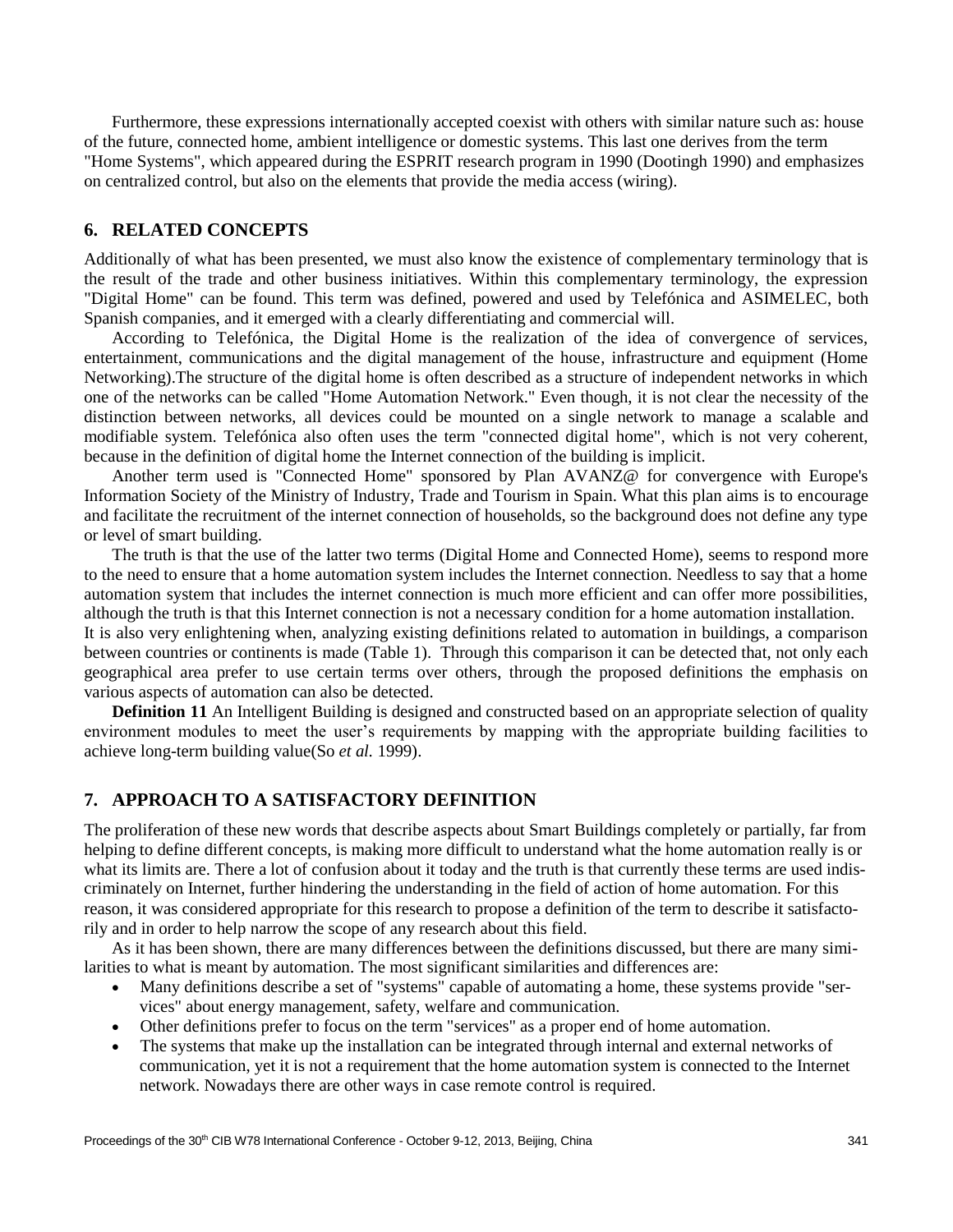- It is usual to refer to the overall management and control, this control has certain ubiquity, from inside and outside the home.
- The concepts of "control and management" and "intelligence" alternate between the different definitions studied.
- Some definitions refer to Smart Buildings as a result of the application of certain "science" or "technology" very specifically.
- Some definitions refer to a "process" which reflects an evolutionary will of the term smart building.
- The role of the user and their interaction with the system is not dealt evenly in the analyzed definitions.

From the data collected and these considerations, the following definition of smart building has been developed:

The Smart Building is the one that includes a scalable set of services. This set of services are integrated into the housing and are supplied by systems that can be configured in one or more internal networks; in turn, those systems can communicate with other networks outside the home. These services perform functions related to energy saving, the technical management of facilities, information, communication, entertainment, accessibility, care, comfort ... etc. And the control of this scalable set of services can be performed from one or more points (management centres).

To understand this definition, is necessary to indicate that "service" is the set of automatable actions that meet a particular need of the user of the building, and "system" is the set of components and infrastructure necessary to provide such services.

This definition can be applied to any type of intelligent building located anywhere in the world and it can be extended by setting the "degree of automation" of the smart building, i.e. quantifying the amount of integrated services in the building. Regarding its implementation, the use of the proposed definition in this study has been already adopted in various research on home automation carried out at the Polytechnic University of Madrid (Millán 2009).

# **8. CONCLUSIONS**

Throughout this paper the results of research attempted to clarify the meaning of "Smart Buildings" have been presented. This is an expression that currently does not have an uni-vocal definition that allows, for example, the establishment of the scope of any research in this field. From this research, the following main conclusions have been reached:

- The history of this discipline indicate that home automation (expression that comes from the French term "Domotique"), is the result of an evolutionary process that begins with the first mechanisms that led to the automation.
- Smart Building is a term that identifies a residential building that has home automation. The word "Smart" speaks about the level of intelligence of the system. This level is variable and indicates the ability of the system to adapt to changes in the environment and in the user.
- The introduction and integration of automation into architecture allows the gradual disappearance of isolated devices. The moment when man automates his own environment marks the birth of Intelligent Buildings.
- Building automation involves the introduction of communication networks into architecture. This network is similar in nature to computer networks. Within this structure of a network or interconnected networks, connecting the system with external networks like Internet is an option that extends the possibilities of home automation installation.

After analyzing other related terminologies, this research concludes with a proposal of a definition for the term "Smart Building" that takes into account these and other considerations to clear inaccuracies and misstatements of the concept.